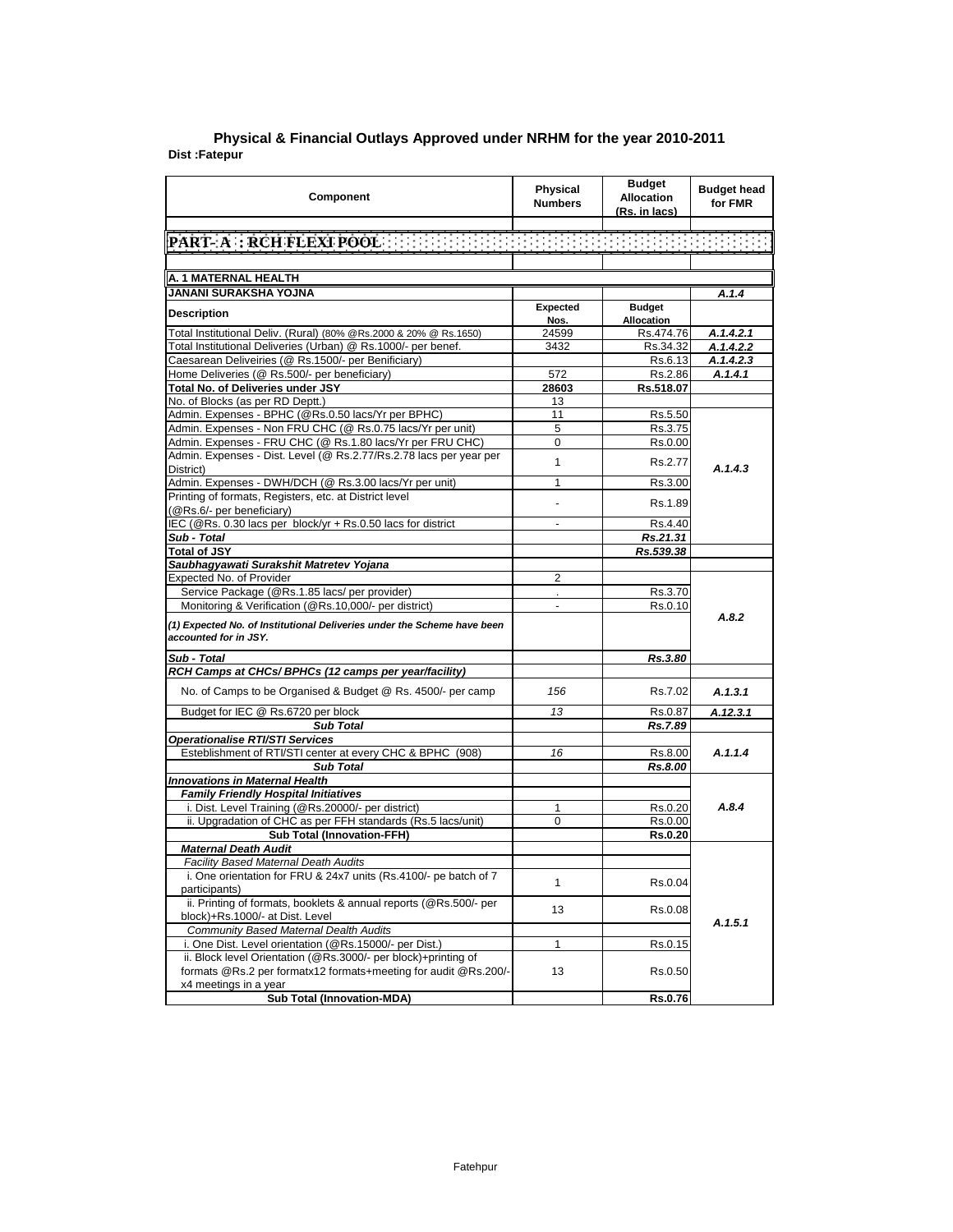| Component                                                                                                                  | <b>Physical</b><br><b>Numbers</b> | <b>Budget</b><br><b>Allocation</b><br>(Rs. in lacs) | <b>Budget head</b><br>for FMR |
|----------------------------------------------------------------------------------------------------------------------------|-----------------------------------|-----------------------------------------------------|-------------------------------|
| <b>Pregnant Women &amp; Child Tracking</b>                                                                                 |                                   |                                                     |                               |
| i. Orientation Workshop                                                                                                    |                                   |                                                     |                               |
| (a) At Dist. Level                                                                                                         | 1                                 | Rs.0.26                                             | A.10.3                        |
| (b) At Block Level @ Rs.6500/- block<br>ii. Printing of formats (730 format/block @Rs.2 per format)                        | 13                                | Rs.0.85                                             |                               |
| Sub Total (Innovation-Preg. Women & child tracking)                                                                        | 9490                              | Rs.0.19<br>Rs.1.30                                  |                               |
| <b>Strengthening of Sub Centers Accridited under JSY</b>                                                                   |                                   |                                                     |                               |
| Dissemination meeting in the District @ Rs 5000/-                                                                          | 1                                 | Rs.0.05                                             |                               |
| Upgradation of Sub Centre in Dist (From State Level)                                                                       | 73                                | Rs.0.00                                             | A.1.1.5                       |
| Sub Total (Innovation-S.C. Accridited under JSY))                                                                          |                                   | <b>Rs.0.05</b>                                      |                               |
| Sub Total (Innovation in Maternal Health)                                                                                  |                                   | Rs.2.31                                             |                               |
| Sub-Total (Maternal Health)                                                                                                |                                   | Rs.561.38                                           |                               |
| <b>A.2 CHILD HEALTH</b>                                                                                                    |                                   |                                                     |                               |
| Comprehensive Child Survival Programme (CCSP)                                                                              |                                   |                                                     |                               |
| CCSP Training - FBNC (in 1st & 2nd phase districts only)                                                                   |                                   |                                                     |                               |
| Training Site - District Women Hospital                                                                                    |                                   |                                                     |                               |
| Expected No. of Participants                                                                                               | 0                                 |                                                     |                               |
| No. of Batches to be Organised and Budget @ Rs.12,000 per Batch                                                            | 0                                 | Rs.0.00                                             | A.11.5.2                      |
| No. of Batches to be Supervised and Budget @ Rs.3,200 per Batch                                                            | 0                                 | Rs 0.00                                             |                               |
| Sub - Total                                                                                                                |                                   | Rs.0.000                                            |                               |
| Training at Medical College under CCSP Prog                                                                                |                                   |                                                     |                               |
| Support staff to Medical Collage                                                                                           |                                   | Rs.0.00                                             | A.11.5.2                      |
| Physicians training/F-IMNCI                                                                                                |                                   | Rs.0.00                                             |                               |
| <b>Sub Total</b><br><b>CCSP Training - NSSK (in 3rd phase districts only)</b>                                              |                                   | Rs.0.000                                            |                               |
| Training Site - District Women Hospital                                                                                    |                                   |                                                     |                               |
| <b>Expected No. of Participants</b>                                                                                        | 115                               |                                                     |                               |
| No. of Batches to be Organised and Budget @ Rs.38,500 per Batch                                                            | 6                                 | Rs.2.31                                             | A.11.5.5                      |
| No. of Batches to be Supervised and Budget @ Rs.3,500 per Batch                                                            | 1                                 | Rs.0.035                                            |                               |
| Sub - Total                                                                                                                |                                   | Rs.2.345                                            |                               |
| CCSP Training of ASHAs, ANMs, LHVs - (1st & 2nd Phase<br>Districts)                                                        |                                   |                                                     |                               |
| Expected No. of Participants (approx. 24 per batch)                                                                        | 0                                 |                                                     |                               |
|                                                                                                                            |                                   |                                                     | A.11.5.1                      |
| No. of Batches to be Organised and Budget @ Rs.1,65,000 per Batch                                                          | 0                                 | Rs 0.00                                             |                               |
| No. of Batches of ToT and Budget @ Rs.2,39,000 per Batch<br>Sub - Total                                                    | 0                                 | Rs.0.00<br>Rs.0.00                                  |                               |
| <b>CCSP Training of ASHAs, ANMs, LHVs - (3rd Phase Districts)</b>                                                          |                                   |                                                     |                               |
| Expected No. of Participants (approx. 24 per batch)                                                                        | 450                               |                                                     |                               |
| No. of Batches to be Organised and Budget @ Rs.1,65,000 per Batch                                                          | 18                                | Rs.29.70                                            | A.11.5.1                      |
| No. of Batches of ToT and Budget @ Rs.2,39,000 per Batch                                                                   | 1                                 | Rs.2.39                                             |                               |
| Sub - Total                                                                                                                |                                   | Rs.32.090                                           |                               |
| CCSP Training of Supervisors (in 1st & 2nd phase districts<br>onlv)                                                        |                                   |                                                     |                               |
| No. of Batches (16 participants) to be Organised and Budget @<br>Rs.24,500 per Batch                                       | $\mathbf 0$                       | Rs.0.000                                            | A.11.5.1                      |
| No. of Batches to be Supervised and Budget for Observer Visit @<br>Rs.3,200 per Batch                                      | 0                                 | Rs.0.00                                             |                               |
| Sub - Total                                                                                                                |                                   | Rs.0.000                                            |                               |
| <b>Site Stregthening</b>                                                                                                   |                                   |                                                     |                               |
| Strengthening of FBNC/NSSK Site (@ Rs.30,000/- per site)                                                                   | 1                                 | Rs.0.50                                             | A.11.5.1                      |
| Strengthening of CCSP Training Site (@ Rs.2,33,500/- per site)                                                             | 1                                 | Rs.2.335                                            |                               |
| <b>Sub Total</b>                                                                                                           |                                   | Rs.2.835                                            |                               |
| Establishment, Operationalisation & Construction of SNCU<br>Establishment and Operating Exp. Of old SNCU in 7 Dist. @Rs.25 | 0                                 | Rs.0.0                                              | A.2.2                         |
| lacs<br>Construction of of new SNCU in 5 Dist. (@Rs.30 lacs)                                                               |                                   |                                                     |                               |
| Sub - Total                                                                                                                | 0                                 | Rs.0.0<br>Rs.0.0                                    | A.9.2.2                       |
| Infant death audit (Aligarh & Banda only)                                                                                  |                                   |                                                     |                               |
| No. of blocks in the district                                                                                              | 0                                 | Rs.0.0                                              | A.2.8                         |
| Sub - Total                                                                                                                |                                   | Rs.0.00                                             |                               |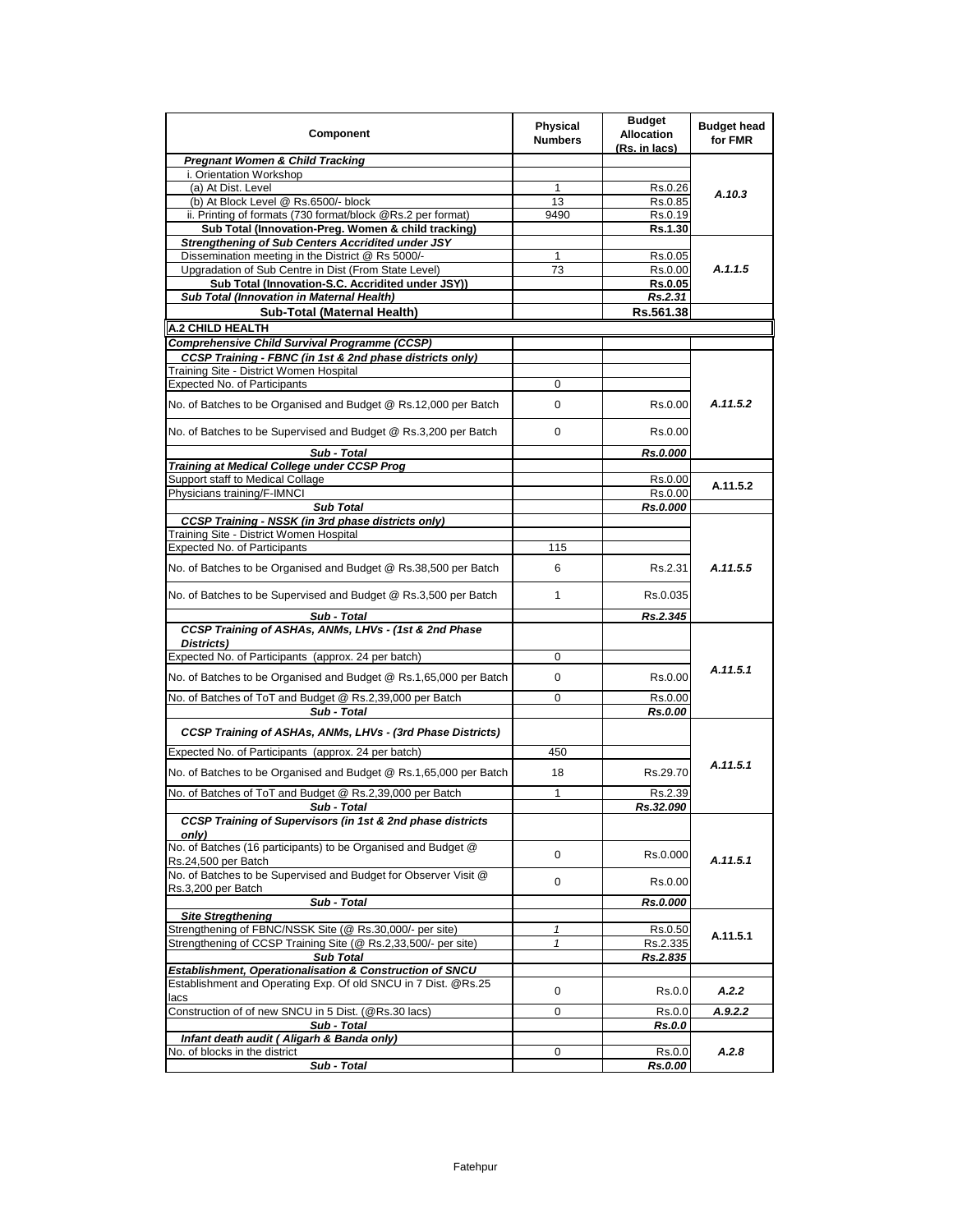| Component                                                                                                                      | <b>Physical</b><br><b>Numbers</b> | <b>Budget</b><br><b>Allocation</b><br>(Rs. in lacs) | <b>Budget head</b><br>for FMR |
|--------------------------------------------------------------------------------------------------------------------------------|-----------------------------------|-----------------------------------------------------|-------------------------------|
| Infant & Young Child feeding (IYCF)                                                                                            |                                   |                                                     |                               |
| Mass Awareness Campaign during World Breastfeeding Week                                                                        | 1                                 | Rs 0.50                                             | A.2.5                         |
| Sub - Total                                                                                                                    |                                   | <b>Rs.0.50</b>                                      |                               |
| Supportive Supervision through Reputed Institutions (for 1st                                                                   |                                   |                                                     |                               |
| & 2nd pase districts only)                                                                                                     |                                   |                                                     |                               |
| One Supervisor per block @ Rs.5,000/- p.m. for 12 months                                                                       | 0                                 | Rs.0.0                                              |                               |
| Mobility for supervisors @ Rs.3,000/- p.m. for 12 months<br>Institutional support @ Rs.5,000/- p.m. for 12 months              | 0<br>0                            | Rs.0.0                                              |                               |
| Sub - Total                                                                                                                    |                                   | Rs.0.0                                              |                               |
|                                                                                                                                |                                   | Rs.0.00                                             |                               |
| Sub-Total (CCSP)                                                                                                               |                                   | Rs.37.77                                            |                               |
| Implementation of Bal Swasthya Poshan Mah (BSPM)                                                                               |                                   |                                                     |                               |
| Joint Meetings of Health & ICDS - 2 Planning Meetings at District                                                              | 1 Dist.                           | Rs.0.10                                             |                               |
| Level in a year @ Rs. 5000/- per meeting for 2 Rounds<br>Joint planning meeting of health and ICDS at Block level Rs. 2000 per |                                   |                                                     |                               |
|                                                                                                                                | 13 Blocks                         | Rs.0.52                                             |                               |
| meeting for 2 rounds<br>Joint Orientation of ASHAs & ANMs (@Rs. 25/- per participant) for 2                                    | 2592 ANM and                      |                                                     |                               |
| Rounds                                                                                                                         | AWW                               | Rs.1.30                                             | A.2.7                         |
| Printing of Guidelines, Reporting & Monitoring Formats (@ Rs.2,000/- per<br>block/round) for 2 rounds                          | 13 Blocks                         | Rs 0.52                                             |                               |
| Dissemination meeting at District level Rs. 5000 per meeting per<br>District for 2 Rounds                                      | 1 Dist.                           | Rs.0.10                                             |                               |
| Sub - Total                                                                                                                    |                                   | <b>Rs.2.54</b>                                      |                               |
| <b>School Health Programme</b>                                                                                                 |                                   |                                                     |                               |
| Total No. of Blocks in the district                                                                                            | 13                                |                                                     |                               |
| No. of Schools to be covered (60 Schools per block)                                                                            | 780                               |                                                     |                               |
| District Sensitization workshop                                                                                                |                                   | Rs. 0.15                                            |                               |
| Contingencies for printing of Health Card, etc. (@Rs.500/- per school)                                                         | 780                               | Rs. 3.90                                            |                               |
|                                                                                                                                |                                   |                                                     |                               |
| Budget for Mobility (@Rs.300 per visit x 1 visit)                                                                              | 780                               | Rs. 2.34                                            |                               |
| Sub Total (Prog. Implementation)                                                                                               |                                   | Rs. 6.39                                            |                               |
| Traning program for 40 schools per block (where                                                                                | 520                               |                                                     |                               |
| program is already running)                                                                                                    |                                   |                                                     |                               |
| Training of District Trainers- Honorarium to district traininer @ Rs.                                                          | 3                                 | Rs 0.02                                             |                               |
| 350 *2days                                                                                                                     |                                   |                                                     |                               |
| Honorarium to traininees from block@ Rs. 400 *2days per block                                                                  | 39                                | Rs. 0.31                                            | A.2.4                         |
| Training of Block Trainers - Honorarium to block resource persons @                                                            | 39                                | Rs. 0.47                                            |                               |
| Rs. 300 *2days*2 batches per block                                                                                             |                                   |                                                     |                               |
| Honararium to Teachers @ Rs. 250*2 teachers per school *2 days                                                                 | 1040                              | Rs. 5.20                                            |                               |
| <b>Sub Total (Training)</b>                                                                                                    |                                   | Rs. 6.00                                            |                               |
| For training program unspent balance is available at the district                                                              |                                   | Rs. 3.82                                            |                               |
| <b>Actual Allocation for training</b>                                                                                          |                                   | Rs. 2.18                                            |                               |
| Weighing scale, Ht./Wt Charts, Measuring tape etc. @ Rs1000 per                                                                |                                   |                                                     |                               |
| school x 20 new schools/block                                                                                                  | 260                               | Rs. 0.00                                            |                               |
| Procurement of IFA tablets (30 mg tablets) for all schools                                                                     | 11700000                          | Rs. 0.00                                            |                               |
| Procurement of deworming tablets for all schools                                                                               | 234000                            | Rs. 0.00                                            |                               |
| <b>Sub Total (Procurement)</b>                                                                                                 |                                   | Rs. 0.00                                            |                               |
| Total (School Health)                                                                                                          |                                   | Rs. 8.57                                            |                               |
| <b>Total (Child Health)</b>                                                                                                    |                                   | Rs.48.88                                            |                               |
| A3. Family Planning                                                                                                            |                                   |                                                     |                               |
| Terminal/Limiting Methods                                                                                                      |                                   |                                                     | A.3.1                         |
| Dissemination of manuals on sterilization standards & quality                                                                  |                                   |                                                     |                               |
| assurance of sterilization services                                                                                            | 1                                 | Rs. 0.40                                            | A.3.1.1                       |
| NSV Camps in Districts (6 camps/dist. @ Rs.35,000/- per camp)                                                                  | 6<br>5394                         | Rs. 2.10                                            | A.3.1.3                       |
| Compensation for Female Sterilization                                                                                          |                                   | Rs. 53.94                                           | A.3.1.4                       |
| <b>Compensation for Male Sterilization</b><br>Accrediation of private providers of sterilization services                      | 527                               | Rs. 7.91                                            | A.3.1.5                       |
| <b>Female Sterilization</b>                                                                                                    |                                   | Rs. 0.25                                            | A.3.1.6                       |
| Male Sterilization (NSV)                                                                                                       |                                   | Rs. 0.05                                            |                               |
| <b>Spacing Methods</b>                                                                                                         |                                   |                                                     | A.3.2                         |
| IUD services at health facilities/compensation                                                                                 | 17101                             | Rs. 3.42                                            | A.3.2.2                       |
| Accrediation of private providers of IUD services                                                                              |                                   | Rs. 0.03                                            | A.3.2.3                       |
| Family Welfare Counsellor@9000 per month                                                                                       | 1                                 | Rs. 1.08                                            |                               |
| <b>Sub Total</b>                                                                                                               |                                   | Rs. 69.18                                           | A.9.1.5                       |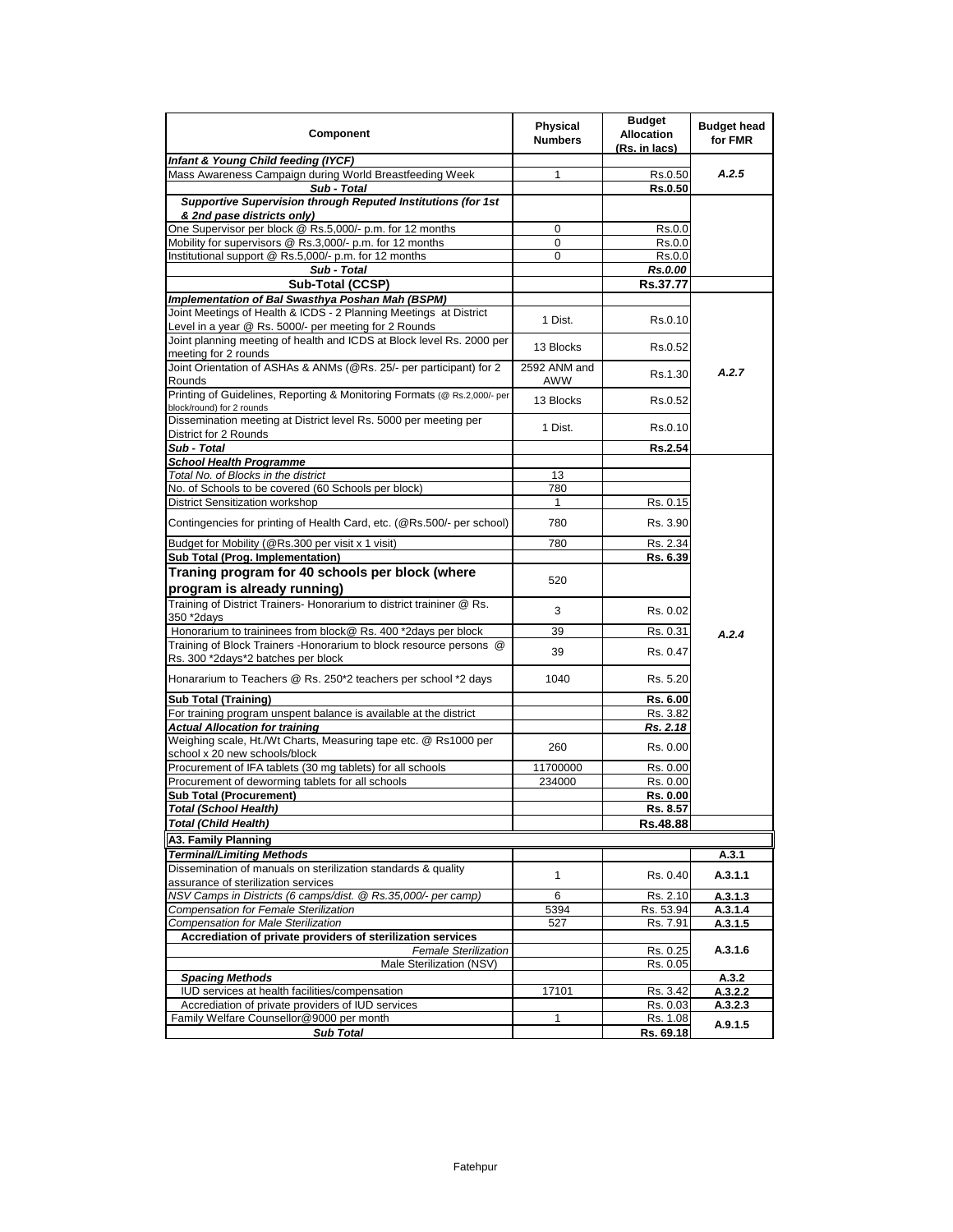| Component                                                                                                                                                                     | <b>Physical</b><br><b>Numbers</b> | <b>Budget</b><br><b>Allocation</b><br>(Rs. in lacs) | <b>Budget head</b><br>for FMR |
|-------------------------------------------------------------------------------------------------------------------------------------------------------------------------------|-----------------------------------|-----------------------------------------------------|-------------------------------|
| <b>PCPNDT and Sex-Ratio</b>                                                                                                                                                   |                                   |                                                     |                               |
| Visit of District Inspection & Monitoring Committee                                                                                                                           | 10                                | Rs. 0.10                                            | A.8.1                         |
| Sensitization Workshop at District level                                                                                                                                      | 1                                 | Rs. 0.40                                            |                               |
| Organising Competions at Inter/Degree Colleges                                                                                                                                | 3                                 | Rs. 0.10                                            |                               |
| Orientation of members of Dist advisory committee at Division                                                                                                                 |                                   | Rs. 0.00                                            |                               |
| <b>IEC Activities &amp; Conigency</b>                                                                                                                                         |                                   |                                                     |                               |
| <b>IEC Activities</b>                                                                                                                                                         |                                   | Rs. 0.25                                            |                               |
| Contigency                                                                                                                                                                    |                                   | Rs. 0.02                                            | A.12.4                        |
| TA/DA to Dist. level Staff for attending workshop, training, meetings                                                                                                         |                                   | Rs. 0.20                                            |                               |
| Sub Total                                                                                                                                                                     |                                   | Rs. 1.07                                            |                               |
| <b>Sub-Total (Family Planning)</b>                                                                                                                                            |                                   | Rs.70.25                                            |                               |
| <b>A.4 ARSH</b>                                                                                                                                                               |                                   |                                                     |                               |
| Saloni Scheme                                                                                                                                                                 |                                   |                                                     |                               |
| No. of Blocks in District                                                                                                                                                     | 13                                |                                                     |                               |
| No. of Schools to be covered (10 Schools per block)                                                                                                                           | 130                               |                                                     | A.4.1                         |
| No. of Benificiaries (150 per school)                                                                                                                                         | 19500                             |                                                     |                               |
| Sensitization Workshop at District level                                                                                                                                      | $\mathbf{1}$                      | Rs. 0.15                                            |                               |
| Budget for Visit of Medical Team (@Rs.300/- per visit x 2 visits per                                                                                                          |                                   |                                                     |                               |
| school)                                                                                                                                                                       | 260                               | Rs. 0.78                                            | A.4.2                         |
| Budget for Preparing Saloni Sabha (Rs.300/- p.m. per school x 10<br>months)                                                                                                   | 1300                              | Rs. 3.90                                            |                               |
| Procurement of IFA tablets (100 mg tablets) for all schools                                                                                                                   | 936000                            | Rs.0.00                                             |                               |
| Procurement of deworming tablets for all schools 2 tab/Benf.                                                                                                                  | 39000                             | Rs.0.00                                             | A.13.2.5                      |
| <b>Sub-Total (Adolescent Health)</b>                                                                                                                                          |                                   | <b>Rs.4.83</b>                                      |                               |
| A.5 Urban RCH                                                                                                                                                                 |                                   |                                                     |                               |
|                                                                                                                                                                               |                                   |                                                     |                               |
| <b>Urban RCH plan /activities</b>                                                                                                                                             | 1                                 |                                                     |                               |
| <b>Building</b>                                                                                                                                                               |                                   | 0.84                                                |                               |
| Manpower(1Doctor @ 24000/month,1Staff Nurse@ 15000/month,2<br>ANMs@9000/month,2 Security guards @ 4000/month,1 Ayah<br>4000/month,& 1 Sweeper 2000/month                      | 1                                 | 8.52                                                |                               |
| Other Expenses                                                                                                                                                                | 1                                 | 0.41                                                | A.5.1                         |
| IEC                                                                                                                                                                           |                                   |                                                     |                               |
|                                                                                                                                                                               | 1                                 | 0.1                                                 |                               |
| <b>Subtotal</b>                                                                                                                                                               |                                   | 9.87                                                |                               |
| The cost of Drugs(Rs 10,000/month/Health post) and consumables(Rs 3,000/month/Health Post) for Urban RCH<br>amounting to Rs 1.56 Lacs would be met from the Mission Flexipool |                                   |                                                     |                               |
| <b>A9. INFRASTRUCTURE &amp; HR</b>                                                                                                                                            |                                   |                                                     |                               |
| <b>Contractual Staff &amp; Services</b>                                                                                                                                       |                                   |                                                     |                               |
| <b>Position</b>                                                                                                                                                               | No.                               | <b>Budget</b>                                       |                               |
| Contractual ANM (@Rs.9000/- pm)                                                                                                                                               | 30                                | Rs. 32.40                                           | A.9.1.1                       |
| Staff Nurse in the district (@Rs.15000/- pm)                                                                                                                                  | 16                                | Rs. 28.80                                           | A.9.1.3                       |
| MBBS (Male/Female) @ Rs.30000/- pm                                                                                                                                            | 5                                 | Rs. 18.00                                           |                               |
| Specialist at On Call basis for CHC (@ Rs.1000/- per visit) No. of<br>calls for 6 moths                                                                                       | 100                               | Rs. 1.00                                            |                               |
| Specialist at On Call basis for Dist. Hospital (Male)/DCH(@ Rs.1000/-                                                                                                         |                                   |                                                     |                               |
| per visit)                                                                                                                                                                    | 200                               | Rs. 2.00                                            | A.9.1.4                       |
| Specialist at Dist. Hospital (Male)/DCH(@ Rs.40000/- pm for<br>MS/MD/MDS & @Rs.35000/- for Diploma holders)                                                                   | $\overline{2}$                    | Rs. 8.40                                            |                               |
| Specialist at DWH/DCH (@ Rs.40000/- pm for MS/MD/MDS &<br>@Rs.35000/- for Diploma holders)/MBBS(LMO if already on contract)                                                   | 2                                 | Rs. 8.40                                            |                               |
| Paramedical staff/LT for CHC (@ Rs.9000/- pm)                                                                                                                                 | 5                                 | Rs. 5.40                                            |                               |
| Paramedical staff for DH/DWH/DCH (@ Rs.9000/- pm)                                                                                                                             | 2                                 | Rs. 2.16                                            | A.9.1.5                       |
| Data Assistant ( @ Rs.8000/- pm)                                                                                                                                              | 2                                 |                                                     |                               |
|                                                                                                                                                                               |                                   | Rs. 1.92                                            |                               |
| <b>Sub-Total (Human Resources)</b>                                                                                                                                            |                                   | Rs.108.48                                           |                               |
| A.10. INSTITUTIONAL STRENGTHENING                                                                                                                                             |                                   |                                                     |                               |
| Logistics Management/Improvement                                                                                                                                              |                                   |                                                     |                               |
| <b>Stregthening of Logistic Management</b>                                                                                                                                    |                                   |                                                     |                               |
| Divisional logistic management                                                                                                                                                | 0                                 | Rs. 0.00                                            |                               |
| <b>Transportation of Logistic</b>                                                                                                                                             |                                   |                                                     |                               |
| Divisional level @ Rs 50000/-                                                                                                                                                 | 0                                 | Rs. 0.00                                            | A.10.2                        |
| District level @ Rs 30000/-                                                                                                                                                   | $\mathbf{1}$                      | Rs. 0.30                                            |                               |
| Block level @ Rs 12000/-                                                                                                                                                      | 13                                | Rs. 1.56                                            |                               |
| <b>Sub-Total (Logistics Strengthening)</b>                                                                                                                                    |                                   | Rs.1.86                                             |                               |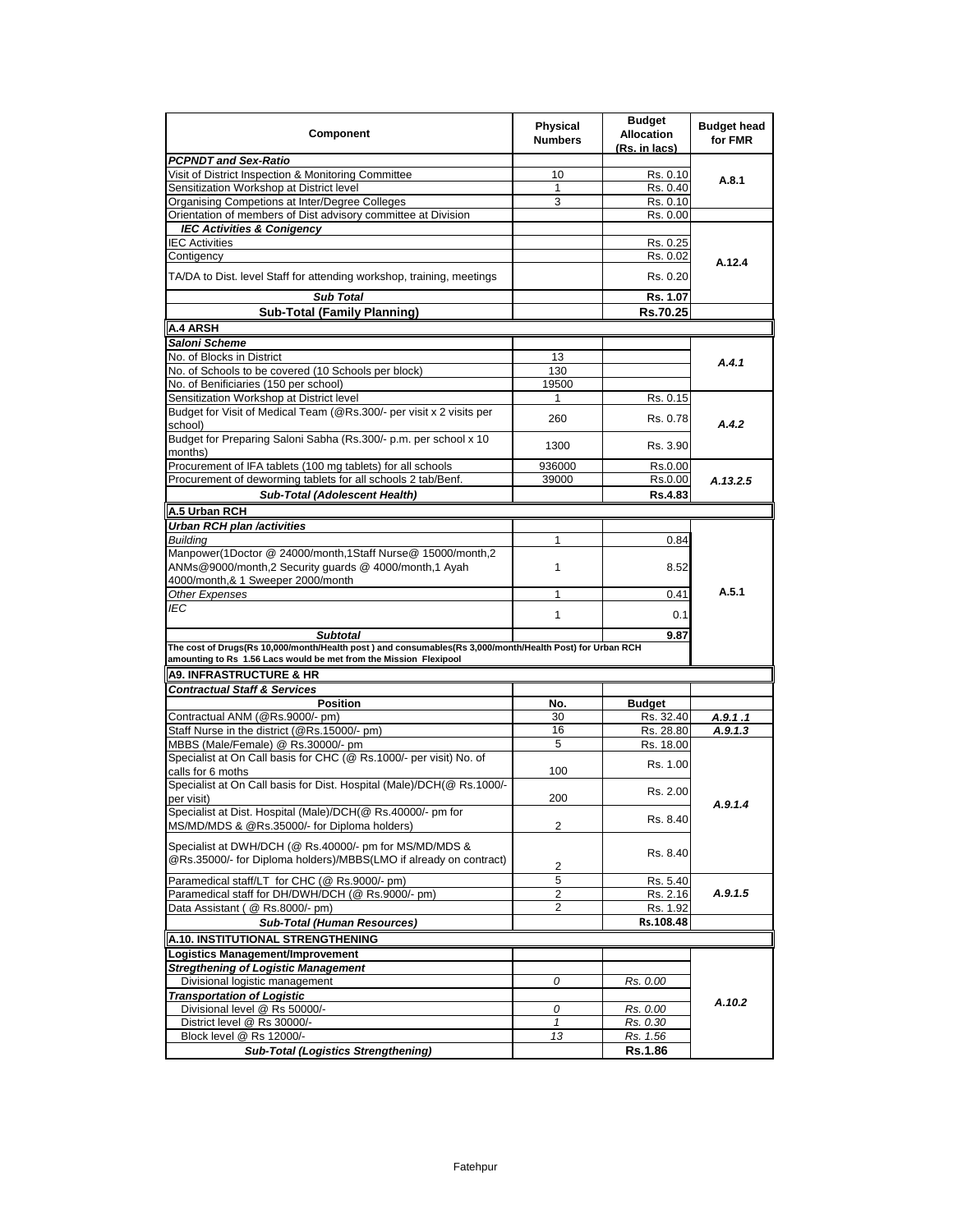| Component                                             | <b>Physical</b><br><b>Numbers</b> | <b>Budget</b><br><b>Allocation</b><br>(Rs. in lacs) | <b>Budget head</b><br>for FMR |
|-------------------------------------------------------|-----------------------------------|-----------------------------------------------------|-------------------------------|
| <b>Rent for Sub-Centres</b>                           |                                   |                                                     |                               |
| No. of SCs in Rented Bldgs & Budget @ Rs. 250/- p.m.  | 154                               | Rs.4.62                                             | A.10.4                        |
| <b>Sub-Total (Sub Center Rent)</b>                    |                                   | <b>Rs.4.62</b>                                      |                               |
| <b>A.11 TRAINING</b>                                  |                                   |                                                     |                               |
| <b>Training- Skill Birth Attendant</b>                |                                   |                                                     |                               |
| Training at DWH/Combined Hosp                         |                                   |                                                     |                               |
| Target at DWH                                         | 40                                |                                                     |                               |
| No. of Particpants per batch                          | 4                                 |                                                     |                               |
| No. of Batches                                        | 10                                | Rs.11.04                                            |                               |
| New Site Stregthening at DWH                          |                                   |                                                     |                               |
| Existing site stregthening                            |                                   | Rs.0.40                                             |                               |
| Sub-Total (DWH-SBA)                                   |                                   | Rs.11.44                                            |                               |
| Training at FRU/24X7                                  |                                   |                                                     | A.11.3.1                      |
| Name of the selected Training Site FRU/24X7           | Khagra                            |                                                     |                               |
| Target at FRU/24X7                                    | 28                                |                                                     |                               |
| No. of Particpants per batch                          | 4                                 |                                                     |                               |
| No. of Batches                                        | 7                                 | Rs.7.73                                             |                               |
| New Site Stregthening at FRU                          |                                   | Rs.0.00                                             |                               |
| Existing site stregthening                            |                                   | Rs.0.40                                             |                               |
| Sub-Total (FRU-SBA)                                   |                                   | Rs.8.13                                             |                               |
| Sub-Total(SBA Training)                               |                                   | Rs.19.57                                            |                               |
| A.14 PROGRAM MANAGEMENT                               |                                   |                                                     |                               |
| Personal & Other Expense of Dist. PMU (Rs.94500/- pm) | 1                                 | Rs.11.34                                            | A.14.2                        |
| Operational Cost (Rs. 60000/- pm)                     | 1                                 | Rs.7.20                                             | A.14.4                        |
| Sub-Total (Program Management)                        |                                   | Rs.18.54                                            |                               |
| <b>Total for RCH Flexipool (Part A)</b>               |                                   | Rs.848.28                                           |                               |

| Part B - Mission Flexipool Advancement Contract Contract Contract Contract Contract Contract Contract Contract Contract Contract Contract Contract Contract Contract Contract Contract Contract Contract Contract Contract Con<br>Component | <b>Physical</b><br><b>Numbers</b> | <b>Budget</b><br><b>Allocation</b><br>(Rs. in lacs) | <b>Budget head</b><br>for FMR |
|---------------------------------------------------------------------------------------------------------------------------------------------------------------------------------------------------------------------------------------------|-----------------------------------|-----------------------------------------------------|-------------------------------|
| <b>ASHA Scheme:-</b>                                                                                                                                                                                                                        |                                   |                                                     | B.1                           |
| Periodic Training for ASHAs                                                                                                                                                                                                                 |                                   |                                                     | B.1.1                         |
| <b>ASHA Support System</b>                                                                                                                                                                                                                  |                                   |                                                     |                               |
| Replenishment of ASHA Kits & Budget (@ Rs. 500/- per kit*2 for 95%<br>ASHA)                                                                                                                                                                 | 1763                              | Rs.0.00                                             | B.1.2                         |
| Incentive to ASHAs (Average Rs.500/- p.m. for 85% ASHAs)                                                                                                                                                                                    | 1578                              | Rs.94.68                                            | B.1.3                         |
| Award to ASHA (Rs.5000/- for 1 ASHA in each block)                                                                                                                                                                                          | 13                                | Rs.0.65                                             |                               |
| Annual ASHA Sammelan (Rs.250/- per ASHA for 60% ASHAs)                                                                                                                                                                                      | 1114                              | Rs.2.79                                             | B.1.1                         |
| Mobility to ASHAs (Rs.30/- per ASHA for 95% ASHAs)                                                                                                                                                                                          | 1763                              | Rs.6.35                                             |                               |
| Block level ASHA Payment Register (Rs.100/-per Register)                                                                                                                                                                                    | 13                                | Rs.0.01                                             | B.18.3.2                      |
| Printing of Voucher Booklet for ASHA (Rs.25/-per Booklet)                                                                                                                                                                                   | 1856                              | Rs.0.46                                             |                               |
| Budget ASHA Mentoring Group (Rs.10,000/- per District)                                                                                                                                                                                      | Quarterly<br>Meeting              | Rs.0.10                                             | B.1.1                         |
| Sub-Total (ASHA Scheme):-                                                                                                                                                                                                                   |                                   | Rs.105.04                                           |                               |
| <b>Untied Grant to Facilities</b>                                                                                                                                                                                                           |                                   |                                                     | <b>B.2</b>                    |
| No. of CHCs & Budget @ Rs.0.50 lacs per facility                                                                                                                                                                                            | 5                                 | Rs.2.50                                             | B.2.1                         |
| No. of BPHCs & Budget @ Rs.0.50 lacs per facility                                                                                                                                                                                           | 11                                | Rs.5.50                                             | B.2.2                         |
| No. of APHCs & Budget @ Rs.0.25 lacs per facility                                                                                                                                                                                           | 36                                | Rs.9.00                                             | B.2.2                         |
| No. of Sub Centres & Budget @ Rs.0.10 lacs per facility                                                                                                                                                                                     | 324                               | Rs.32.40                                            | B.2.3                         |
| No.of VHSCs                                                                                                                                                                                                                                 | 788                               | Rs.0.00                                             | B.2.4                         |
| No.of Revenue Villages & Budget @Rs.0.10 lacs per R.Village                                                                                                                                                                                 | 1552                              | Rs.155.20                                           |                               |
| <b>Sub-Total (Untied Grants)</b>                                                                                                                                                                                                            |                                   | Rs.204.60                                           |                               |
| <b>Annual Maintenance Grant to Facilities</b>                                                                                                                                                                                               |                                   |                                                     | B.4                           |
| No. of CHCs & Budget @ Rs.1.0 lacs per facility                                                                                                                                                                                             | 5                                 | Rs.5.00                                             | B.4.1                         |
| No. of BPHCs & Budget @ Rs.1.0 lacs per facility                                                                                                                                                                                            | 11                                | Rs.11.00                                            | B.4.2                         |
| No. of APHCs & Budget @ Rs.0.50 lacs per facility                                                                                                                                                                                           | 17                                | Rs.8.50                                             |                               |
| No. of Sub Centres & Budget @ Rs.0.10 lacs per facility                                                                                                                                                                                     | 171                               | Rs.17.10                                            | B.4.3                         |
| Sub-Total (Annual Maintenance Grants)                                                                                                                                                                                                       |                                   | Rs.41.60                                            |                               |
| <b>Funds to Rogi Kalyan Samitis</b>                                                                                                                                                                                                         |                                   |                                                     | B.6                           |
| No. of District Hospitals & Funds @ Rs.5.0 lacs per facility                                                                                                                                                                                | $\overline{2}$                    | Rs.10.00                                            | B.6.1                         |
| No. of CHCs & Funds @ Rs.1.0 lacs per facility                                                                                                                                                                                              | 5                                 | Rs.5.00                                             | B.6.2                         |
| No. of BPHCs & Funds @ Rs.1.0 lacs per facility                                                                                                                                                                                             | 11                                | Rs.11.00                                            | B.6.3                         |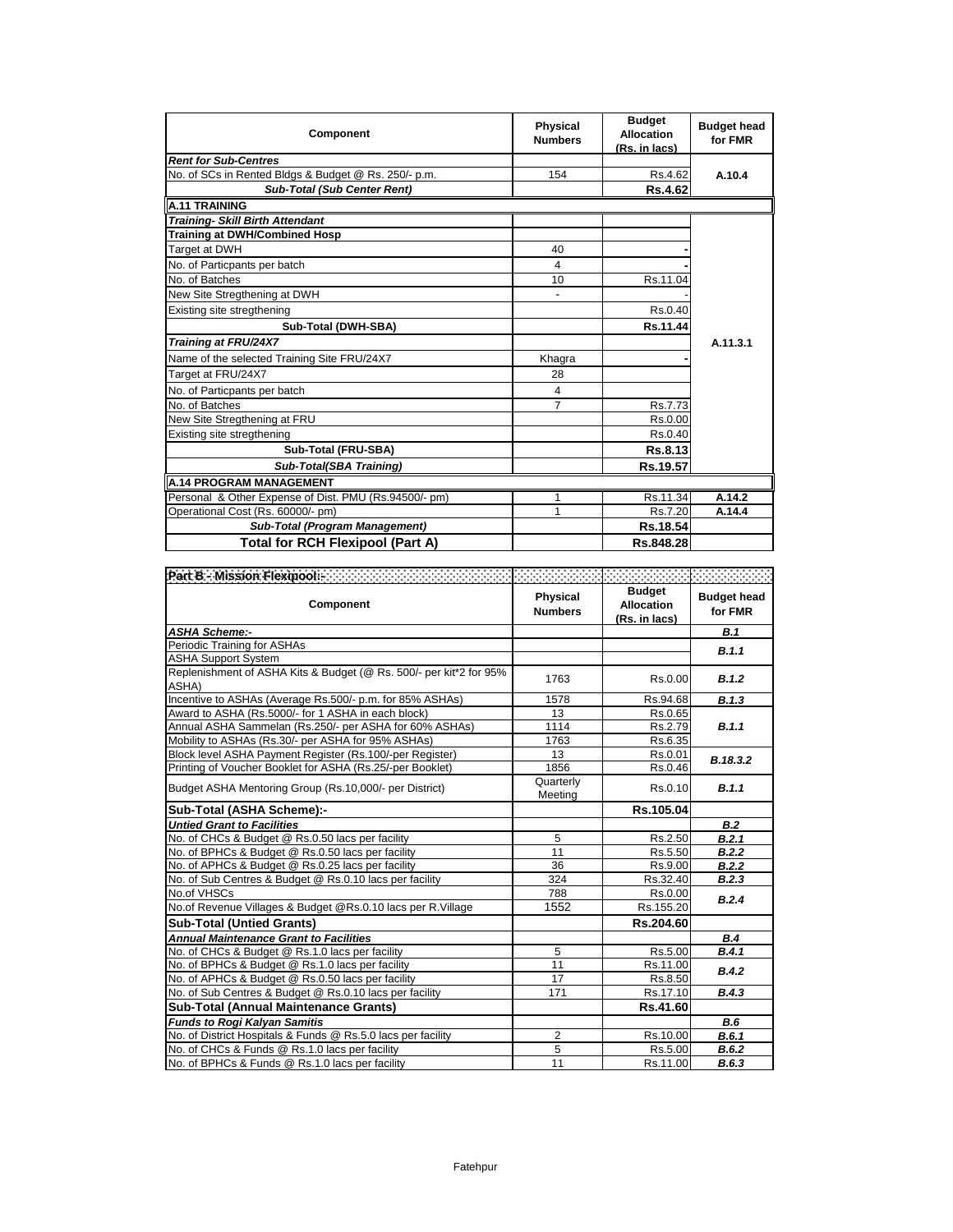| Component                                                                                        | <b>Physical</b><br><b>Numbers</b> | <b>Budget</b><br><b>Allocation</b><br>(Rs. in lacs) | <b>Budget head</b><br>for FMR |
|--------------------------------------------------------------------------------------------------|-----------------------------------|-----------------------------------------------------|-------------------------------|
| No. of APHCs & Funds @ Rs.1.00 lacs per facility                                                 | 36                                | Rs.36.00                                            | B.6.4                         |
| Sub-Total (Funds for RKS)                                                                        |                                   | Rs.62.00                                            |                               |
| <b>Operationalisation of District Drug Warehouses</b>                                            |                                   |                                                     |                               |
| Contractual Staff (@Rs.2.94 lacs/yr)                                                             | 1                                 | Rs.2.94                                             | <b>B.21</b>                   |
| Contingency Expenses (@Rs.2.0 lacs/yr)                                                           | $\mathbf{1}$                      | Rs.2.00                                             |                               |
| Sub-Total (Ope. of District Drug Warehouses)                                                     |                                   | Rs.4.94                                             |                               |
| <b>Mobility Support to DWH &amp; District Combined Hospital</b>                                  |                                   |                                                     | B.27.8                        |
| Mobility Support to DWH/DCH @Rs.18000/- Per month.                                               | 1                                 | Rs.2.16                                             |                               |
| Sub-Total (Funds for Mobility Support to DWH & DCH)                                              |                                   | Rs.2.16                                             |                               |
| Mobility Support for Monitoring & Supervision.                                                   |                                   |                                                     |                               |
| Mobility Support to District Community Mobilizer (@Rs.800/-per day X)<br>8 days/month)           | 1                                 | Rs.0.77                                             |                               |
| Mobility Support to District Account Manager (@Rs.800/-per day X 6<br>days/month)                | 1                                 | Rs.0.58                                             | B.18.3.2                      |
| Mobility Support to District Programme Manager (@Rs.800/-per day X)<br>8 days/month)             | $\blacksquare$                    | Rs.0.00                                             |                               |
| Sub-Total(Mobility Support for Monit. & Supervision)                                             |                                   | <b>Rs.1.34</b>                                      |                               |
| <b>Supervision of ANM/ASHAs</b>                                                                  |                                   |                                                     | B.18.3.2                      |
| Vehicle for Mobility @Rs.18000/-month/block                                                      | 13                                | Rs.28.08                                            |                               |
| Sub-Total (Supervision of ANM/ASHAs)                                                             |                                   | Rs.28.08                                            |                               |
| <b>Vehicle Support for Specialist</b>                                                            |                                   |                                                     |                               |
| One Vehicle for 5 block level facility (@Rs.18000/-month)                                        | 3                                 | Rs.6.48                                             | <b>B.27.8</b>                 |
| <b>Sub-Total (Vehicle Support for Specialist)</b>                                                |                                   | <b>Rs.6.48</b>                                      |                               |
| Diesel for Generator for District Hospitals                                                      |                                   |                                                     | <b>B.28</b>                   |
| Diesel Support for generator (@Rs.1 lac per month)                                               | 2                                 | Rs.24.00                                            |                               |
| Sub-Total (Diesel Support for District Hospital)                                                 |                                   | Rs.24.00                                            |                               |
| Diesel Support for Generator in Fully Functional CHC.                                            |                                   |                                                     |                               |
| Diesel Support for Fully functional CHC (@Rs.35000/-per month)                                   | 5                                 | Rs.21.00                                            | <b>B.28</b>                   |
| Diesel Support for CHC functional in BPHC building (@Rs.13500/-per                               | 11                                | Rs.17.82                                            |                               |
| month)                                                                                           |                                   |                                                     |                               |
| Sub-Total (Diesel Support for fully functional CHCs)                                             |                                   | Rs.38.82                                            |                               |
| Saas Bahu Sammelans (1 each at District)                                                         |                                   |                                                     | B.7.1                         |
| No. of Sammellans & Budget (@Rs. 1.50 lac. Per District)                                         | $\mathbf{1}$                      | Rs.1.50                                             |                               |
| Sub-Total (Saas Bahu Sammelan)                                                                   |                                   | <b>Rs.1.50</b>                                      |                               |
| Tehsil level Pradhan Sammelan                                                                    |                                   |                                                     | B.8.2                         |
| No. of Sammelans & Budget (@Rs.40,000 per Sammelan)<br>Sub-Total (Tehsil level Pradhan Sammelan) | 3                                 | Rs.1.20                                             |                               |
|                                                                                                  |                                   | Rs.1.20                                             |                               |
| Organization of Swasthya Mela                                                                    |                                   |                                                     | <b>B.10.1</b>                 |
| Organization of S.Mela @Rs.20000/- Mela/Month at each block.                                     | 13                                | Rs.31.20                                            |                               |
| Sub-Total (Swasthya Mela)                                                                        |                                   | Rs.31.20                                            |                               |
| <b>Concurrent Audit</b><br>Budget @ Rs. 4000/- per month for 12 months                           | 1                                 |                                                     | <b>B.27.5</b>                 |
| <b>Sub-Total (Concurrent Audit)</b>                                                              |                                   | Rs.0.48<br>Rs.0.48                                  |                               |
| <b>Health Management Information System (HMIS):-</b>                                             |                                   |                                                     |                               |
| Hiring of Vehicle for District HMIS Nodal Officer (@Rs.800/- Visit)                              | 4                                 | Rs.0.38                                             |                               |
| Mobility Support for Block HMIS Nodal Officer (@Rs.600/-month)                                   | 13                                | Rs.0.94                                             |                               |
| Internet Connectivity @Rs.400/- per month/computer                                               | 15                                | Rs.0.72                                             | <b>B.21</b>                   |
| Consumables & Stationary for Computer, printer (Rs.400/-per                                      |                                   |                                                     |                               |
| month/facility)                                                                                  | 15                                | Rs.0.72                                             |                               |
| Sub-Total (HMIS)                                                                                 |                                   | <b>Rs.2.76</b>                                      |                               |
| <b>Programme Management:-</b>                                                                    |                                   |                                                     |                               |
| <b>Expenses at Additional Director level:-</b>                                                   |                                   |                                                     |                               |
| Mobility @Rs.2500/-per District per Month.                                                       | 0                                 | Rs.0.00                                             | <b>B.27.6</b>                 |
| Contingency Expenses @Rs.5000/- month.                                                           | 0                                 | Rs.0.00                                             |                               |
| Sub-Total (Exp.at Addl.Director level)-                                                          |                                   | <b>Rs.0.00</b>                                      |                               |
| <b>Operational Cost for Block Project Management Unit</b>                                        |                                   |                                                     |                               |
| Honoraria to Block Data Assistant @Rs.8000/-Per Month                                            | 13                                | Rs.12.48                                            | B.27.1                        |
| Communication support to Block Program Manager @Rs.500/-P.M.                                     | 13                                | Rs.0.78                                             |                               |
| <b>Sub-Total (Operational Cost for BPMU)</b>                                                     |                                   | Rs.13.26                                            |                               |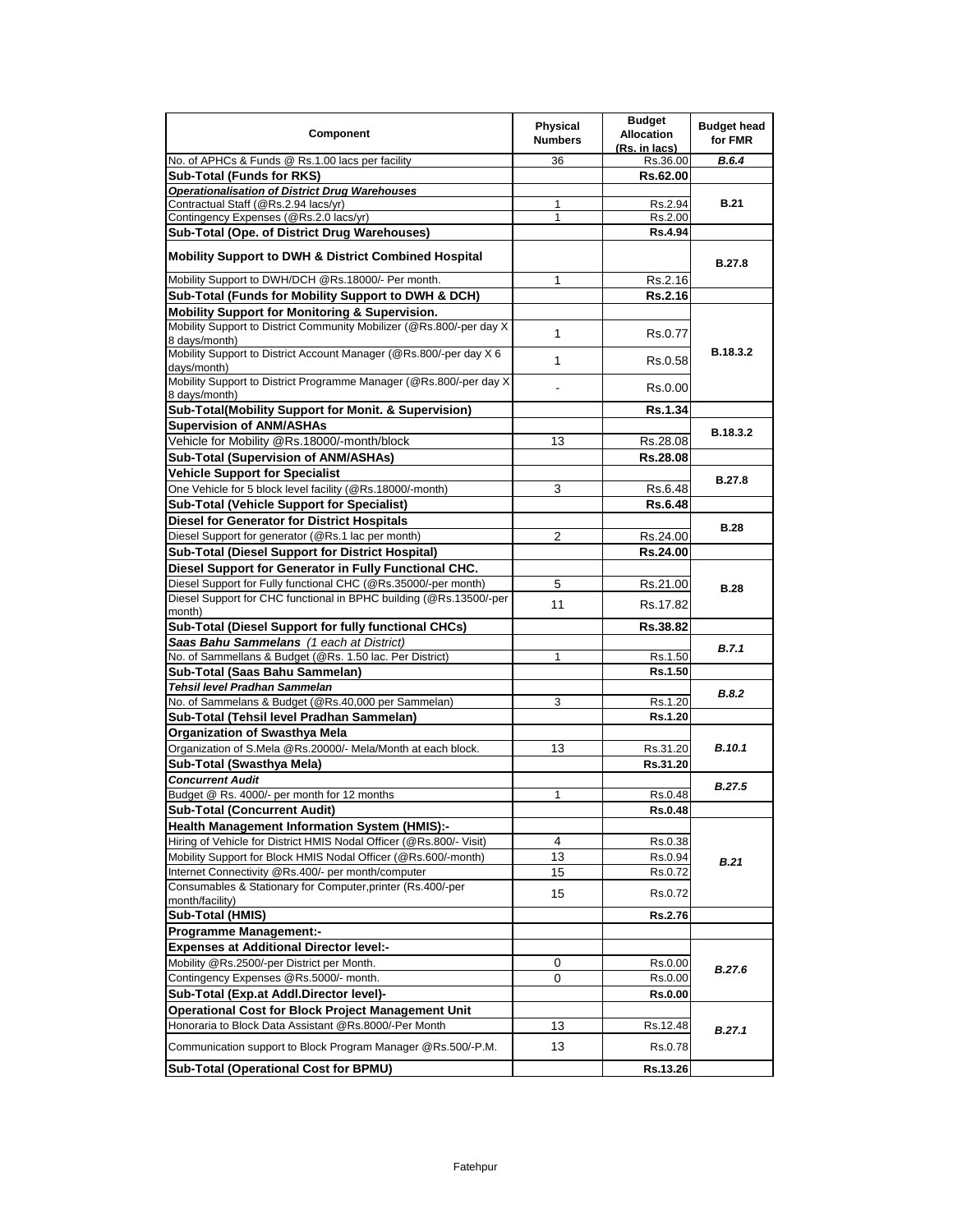| Component                                                             | <b>Physical</b><br><b>Numbers</b> | <b>Budget</b><br><b>Allocation</b><br>(Rs. in lacs) | <b>Budget head</b><br>for FMR |
|-----------------------------------------------------------------------|-----------------------------------|-----------------------------------------------------|-------------------------------|
| <b>Provision of Contractual Staff (AYUSH)</b>                         |                                   |                                                     |                               |
| Position                                                              | No.                               | <b>Budget</b>                                       |                               |
| ISM Lady Doctors (@ Rs.24,000/- per month)                            | 12                                | Rs.67.44                                            | B.14.4                        |
| AYUSH Doctors (@ Rs.24,000/- per month)                               | 21                                |                                                     |                               |
| AYUSH Pharmacists (@ Rs.9,000/- per month)                            | 17                                | Rs.10.71                                            | B.14.1                        |
| Sub-Total (Contractual Staff - AYUSH)                                 |                                   | Rs.78.15                                            |                               |
| Integrated Skill Refresher Training for ANM & LHV.                    |                                   |                                                     |                               |
| Total Work load for the year                                          | 49                                |                                                     | B.16.3.1                      |
| Total no. of Proposed Batches & Budget @Rs.165950/- per batch.        | 3                                 | Rs.4.98                                             |                               |
| Sub-Total (Integrated skill training for ANM/LHV)                     |                                   | Rs.4.98                                             |                               |
| Infrastructure & Manpower for UIP                                     |                                   |                                                     |                               |
| Mobile Workshop at Regional Depot @Rs.4 Lac.                          | 0                                 | Rs.0.00                                             |                               |
| Renovation & Electrification of WIC/WIF                               | 0                                 | Rs.0.00                                             |                               |
| Expansion of Cold Chain Store at Regional/Divisional Depo             | 0                                 | Rs.0.00                                             | B.26.5                        |
| Expansion of Cold Chain Workshop @Rs.50000/-year/District.            | 1                                 | Rs.0.50                                             |                               |
| Mobility Support to Block (1 Vehicle @Rs.800/-per block for 6 days in | 13                                | Rs.7.49                                             |                               |
| a month for 12 months)                                                |                                   |                                                     |                               |
| IVRS System for Tracking of Beneficiaries.                            | 0                                 | Rs.0.00                                             | B.18.3.2                      |
| Sub - Total (Infrasturcture & Manpower for UIP)                       |                                   | Rs.7.99                                             |                               |
|                                                                       |                                   |                                                     |                               |
| Total for Mission Flexipool (Part B)                                  |                                   | Rs.660.58                                           |                               |

| SI. | Component                                                                                                                                                                                                                                                                         | <b>Physical</b><br><b>Numbers</b> | <b>Budget</b><br><b>Allocation</b><br>(Rs. in lacs) |
|-----|-----------------------------------------------------------------------------------------------------------------------------------------------------------------------------------------------------------------------------------------------------------------------------------|-----------------------------------|-----------------------------------------------------|
|     | Routine Immunization (Part C)                                                                                                                                                                                                                                                     |                                   |                                                     |
|     | Total Number of Immunization Sessions to be organized in the District                                                                                                                                                                                                             | 22512<br>Sessions/Year            |                                                     |
|     | Mobility support for supervision: Supervisory visits by district level<br>officers for monitoring and supervision of RI @ Rs 50000 /District for<br>district level officers (this includes POL and maintenance) per year                                                          | 1                                 | Rs.0.50                                             |
|     | Alternate Vaccine delivery @ Rs 50/- sessionx 3 months(April-June)<br>+2 Vehicles /Blocks for 6 days /month for 9 months (July-March 10)                                                                                                                                          | 22512<br>Sessions/Year            | Rs.11.26                                            |
|     | Focus on Urban slum & underserved areasHiring an ANM @<br>Rs.300/session for four sessions/month/slum of 10000 population and<br>Rs.200/- per month as contingency per slum of i.e. total expense of<br>Rs. 1400/- per month per slum of 10000 population                         | $\Omega$                          | Rs.0.00                                             |
|     | Mobilization of children by ASHA /RI Mobilizer @ Rs 150/- per session                                                                                                                                                                                                             | 22512<br>Sessions/Year            | Rs.33.77                                            |
|     | Support for Computer Assistant for RI reporting (with annual<br>increment of 10% wef from 2010-11Districts @ Rs 8000- 10,000 p.m                                                                                                                                                  | 1                                 | Rs.1.06                                             |
|     | Printing and dissemination of tally sheets, monitoring forms, etc. @<br>Rs 1 /beneficiary                                                                                                                                                                                         | 91689<br><b>Benefiaceries</b>     | Rs.0.92                                             |
|     | Quarterly Review & feedback meeting exclusive for RI at district level<br>with one Block MOIC, ICDS CDPO and other stakeholders<br>stakeholders @ Rs 100/- per participant for meeting expenses (lunch,<br>organizational expenses)                                               | 39                                | Rs.0.16                                             |
|     | Quarterly Review Meetings at Block level Quarterly Review &<br>feedback meeting for exclusive for RI at Block level @Rs 50/-ppas<br>honorarium for ASHA (travel)and Rs 25 /-person at the disposal of<br>MOIC for meeting expenses(refreshments, stationary and Misc<br>expences) | 2253                              | Rs.2.99                                             |
|     | District level orientation training for 2 days of ANM, Multipurpose<br>Health worker @ Rs67300/batch with 20 participants in each batch                                                                                                                                           | 1Batch                            | Rs.0.67                                             |
|     | One day cold chain handelers training for block level cold chain<br>handlers @ Rs. 26,000 per batch and Rs 3000 for Observer<br>nominated by State                                                                                                                                | 1Batch                            | Rs.0.29                                             |
|     | One day Training of block level data handlers by DIO and District<br>Cold chain Officer to train about the reporting formats of Immunization<br>and NRHM Rs 300/Participant/Block                                                                                                 | 13                                | Rs.0.04                                             |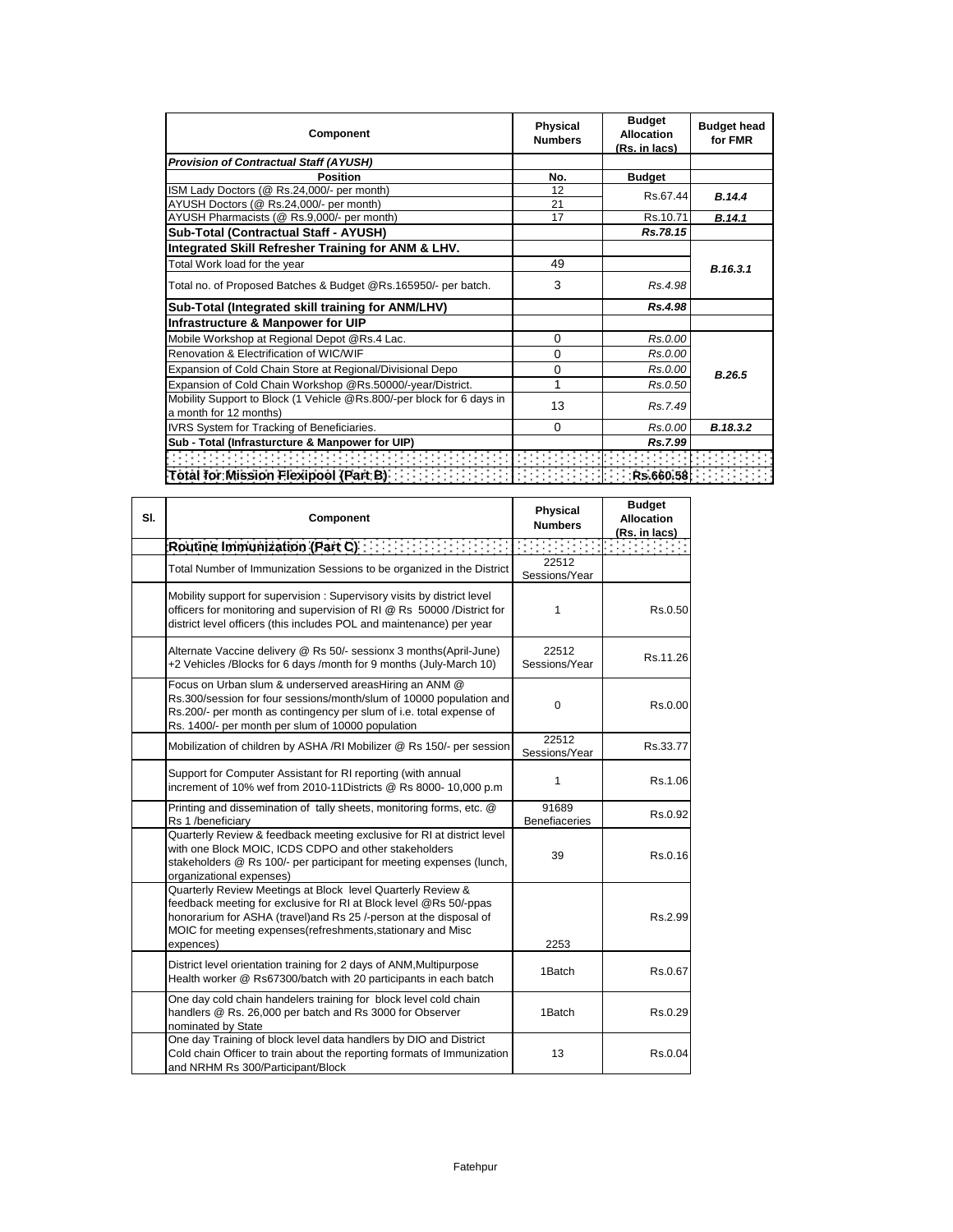| Component                                                                                                                                                           | Physical<br><b>Numbers</b>     | <b>Budget</b><br><b>Allocation</b><br>(Rs. in lacs) | <b>Budget head</b><br>for FMR |
|---------------------------------------------------------------------------------------------------------------------------------------------------------------------|--------------------------------|-----------------------------------------------------|-------------------------------|
| Microplanning at SC levelRs 100/- per subcentre (meeting at block<br>level. logistic)                                                                               | 324                            | Rs.0.32                                             |                               |
| Microplanning at Block & District levelFor consolidation of microplan<br>at PHC/CHC level @ Rs 1000/- block & at district level @ Rs 2000/-<br>per district         | 1District & 13<br><b>Block</b> | Rs.0.15                                             |                               |
| Consumables for computer including provision for internet access for<br>RIMSRs 400/- Month / Districts                                                              | 1                              | Rs.0.05                                             |                               |
| Red/Black Plastic bags etc, 2 bags per session @ Rs. 2/Bag                                                                                                          | 22512<br>Sessions/Year         | Rs.1.07                                             |                               |
| Purchase of Bleach/Hypochlorite solution Rs. 500/vaccine storage<br>point/year X 1000 vaccine storage points                                                        | 14 Vaccine<br>storage points   | Rs.0.07                                             |                               |
| Purchase of Twin bucket Rs 400 per PHC/CHC per year                                                                                                                 | 14 Vaccine<br>storage points   | Rs.0.06                                             |                               |
| Funds for purchase of small polythene zipper bags to keep vaccines<br>in the vaccine carriers Rs. 0.5/polythene bag X total number of<br>sessions/year +10% wastage | 22512<br>Sessions/Year         | Rs.0.13                                             |                               |
| Funds for preparing disposal pit for disposal of sharp immunization<br>waste. Rs. 3500/pit X 500 vaccine storage points                                             | 7Pits                          | Rs.0.25                                             |                               |
| <b>RI</b> subtotal                                                                                                                                                  |                                | Rs.53.76                                            |                               |
| <b>Cold Chain maintenance</b>                                                                                                                                       |                                |                                                     |                               |
| Cold chain maintenance@Rs 500/Block & Rs 10,000/District/Year                                                                                                       | 1District & 13<br><b>Block</b> | Rs.0.17                                             |                               |
| POL for vaccine delivery from State to District and from district to<br>PHC/CHCs @ Rs. 100000/- district/Year )                                                     | 1District                      | Rs.1.00                                             |                               |
| <b>Subtotal Cold Chain</b>                                                                                                                                          |                                | Rs.1.17                                             |                               |
| Sub Total (Part C)                                                                                                                                                  |                                | Rs.54.93                                            |                               |

|              | Part D National Program                                         |                                   |                                                     |                               |
|--------------|-----------------------------------------------------------------|-----------------------------------|-----------------------------------------------------|-------------------------------|
| 1. NPCB      |                                                                 |                                   |                                                     |                               |
| SI.          | Component                                                       | Physical<br><b>Numbers</b>        | <b>Budget</b><br><b>Allocation</b><br>(Rs. in lacs) | <b>Budget Head</b><br>for FMR |
| 1.1          | Govt Sector 30% of Tot. Trgt @531/cat.oprt.(IOL)                | 2800                              | 1486800                                             |                               |
| 1.2          | NGO Sector 20% of Tot Trgt @ 656/Cat. Oprt.(IOL)                | 1867                              | 1224752                                             |                               |
| 1.3          | Pvt. Sector 50% of Tot trgt.                                    | 4667                              | 0                                                   |                               |
|              | <b>Sub Total</b>                                                | 9334                              | 2711552                                             |                               |
| $\mathbf{2}$ | SES (Free Spec. to Children) @ of 100/-Spec                     | 972                               | $\Omega$                                            |                               |
| 3            | Vision Centre @ 50,000/Centre Equipment                         | 1 Govt/NGO                        | 50000                                               |                               |
| 4            | Operations other than Cataract                                  | 154                               | 154000                                              |                               |
| 5            | Eye Collection @ 500/Cornea.                                    | $\Omega$                          | 0                                                   |                               |
|              | Total allocated for the District in Rs.                         | 10460                             | 2915552                                             |                               |
|              | 2. RNTCP(WB)                                                    |                                   |                                                     |                               |
| SI.          | Component                                                       | <b>Physical</b><br><b>Numbers</b> | <b>Budget</b><br><b>Allocation</b><br>(Rs. in lacs) | <b>Budget Head</b><br>for FMR |
|              | <b>1 CIVIL WORKS</b>                                            |                                   | 241000                                              |                               |
|              | 2 LABORATORY MATERIALS<br>3 HONERARIUM                          |                                   | 320000                                              |                               |
|              | 4 IEC/PUBLICITY                                                 |                                   | 483788<br>148550                                    |                               |
|              | <b>5 EQUIPMENT MAINTENANCE</b>                                  |                                   | 97200                                               |                               |
|              | 6 TRAINING                                                      |                                   | 189860                                              |                               |
| 7            | <b>POL &amp;VEHICLE MAINTENANCE</b>                             |                                   | 100000                                              |                               |
|              | <b>8 VEHICLE HIRING CHARGES</b>                                 |                                   | 270000                                              |                               |
|              | 9 NGO/PP SUPPORT                                                |                                   | 15000                                               |                               |
|              | 10 MISCELLANEOUS EXPENSES                                       |                                   | 288520                                              |                               |
|              | 11 CONTRACTUAL SERVICES                                         |                                   | 2397000                                             |                               |
|              | 12 PRINTING                                                     |                                   | 148382                                              |                               |
|              | 13 RESEARCH & STUDIES                                           |                                   |                                                     |                               |
|              | <b>14 MEDICAL COLLEGES</b><br><b>15 PROCUREMENT OF VEHICLES</b> |                                   | 250000                                              |                               |
|              | 16 PROCUREMENT OF EQUIPMENT                                     |                                   |                                                     |                               |
|              | <b>Sub-TOTAL</b>                                                |                                   | 4949300                                             |                               |
|              | <b>Grand Total</b>                                              | 4949300                           |                                                     |                               |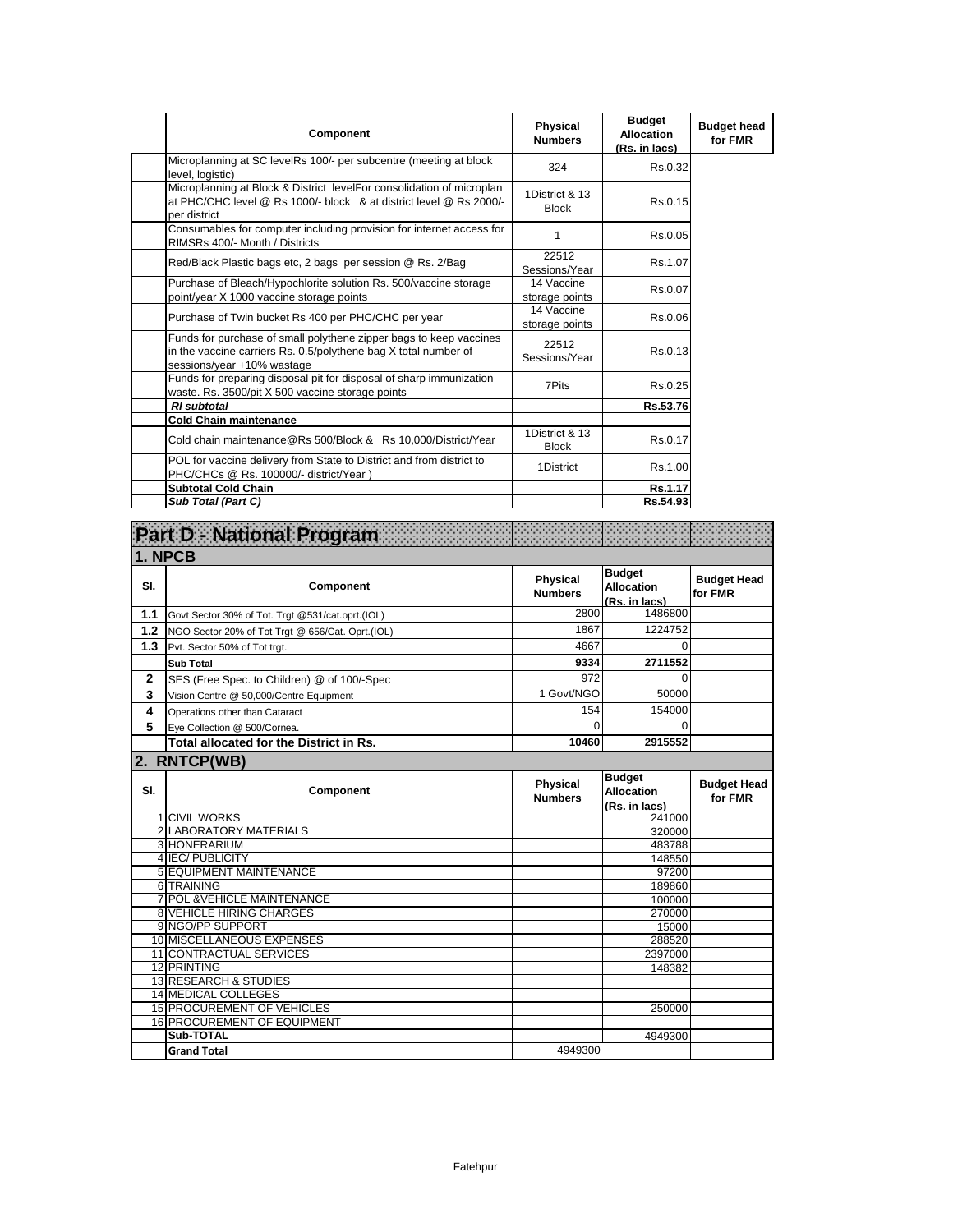|                | Component                                                                                    | <b>Physical</b><br><b>Numbers</b> | <b>Budget</b><br><b>Allocation</b><br>(Rs. in lacs) | <b>Budget head</b><br>for FMR |
|----------------|----------------------------------------------------------------------------------------------|-----------------------------------|-----------------------------------------------------|-------------------------------|
| 3. NLEP        |                                                                                              |                                   |                                                     |                               |
|                | <b>Activities</b>                                                                            | Physical<br><b>Targets</b>        | <b>Financial</b>                                    |                               |
|                |                                                                                              |                                   | <b>Allocation</b>                                   |                               |
|                | 1 Contractual Services- Driver                                                               |                                   |                                                     |                               |
|                | Remuneration @ Rs. 7,000/= P.M.                                                              | 0                                 | 0                                                   |                               |
|                | Sub total                                                                                    |                                   | 0                                                   |                               |
| $\mathbf{2}$   | <b>Office Maintenance</b>                                                                    |                                   |                                                     |                               |
|                | Telephone/Fax/Internet @ Rs. 15,000/= P.A.                                                   |                                   | 15000                                               |                               |
|                | Office Operation & Maintenance @ Rs. 18,000/= P.A.                                           |                                   | 18000                                               |                               |
|                | Consum-ables Stationery @ Rs. 24,000 P.A.                                                    |                                   | 24000                                               |                               |
|                | Maintenance of Office Equipment & Furniture etc.                                             |                                   | 15000                                               |                               |
|                | Sub total                                                                                    |                                   | 72000                                               |                               |
|                | 3 Mobility-                                                                                  |                                   |                                                     |                               |
|                | Vehicle operation / hiring of 1 Vehicle @ Rs 75000 P.A.                                      |                                   | 75000                                               |                               |
|                | Sub total                                                                                    |                                   | 75000                                               |                               |
| $\overline{4}$ | <b>Training</b>                                                                              |                                   |                                                     |                               |
|                | 4 Days' Training of newly recruited Medical Officers @ Rs 28,000 per<br>batch of 30 trainees | 4                                 | 3733.333333                                         |                               |
|                | 3 Days' Training of newly recruited Health Workers @ Rs 24,000 per<br>batch of 30 trainees   | 0                                 | 0                                                   |                               |
|                | 2 Days' Refresher Training of Medical Officers @ Rs 16,000 per<br>batch of 30 trainees       | 30                                |                                                     |                               |
|                | 2 Days' Refresher Training of Health Workers @ Rs 16,000 per                                 |                                   |                                                     |                               |
|                | batch of 30 trainees<br>Sub total                                                            | 60                                | 48000<br>51733.33333                                |                               |
|                | 5 Procurement                                                                                |                                   |                                                     |                               |
|                | Supportive medicines and other items for patients @ Rs39 per patient                         |                                   |                                                     |                               |
|                | under treatment                                                                              |                                   | 18200                                               |                               |
|                | Splints, Crutches, Items for Deformity Patients Rs. 15/= per patient<br>under treatment      |                                   | 7000                                                |                               |
|                | Patient Welfare Rs. 26/= per patient under treatment                                         |                                   | 12000                                               |                               |
|                | Printing of forms @ Rs. 39/= per patient under treatment                                     |                                   | 18200                                               |                               |
|                | Sub total                                                                                    |                                   | 55400                                               |                               |
|                | <b>6 IEC Activities</b>                                                                      |                                   |                                                     |                               |
|                | Rallies @ Rs. 5,000/= each                                                                   | $\overline{2}$                    | 10000                                               |                               |
|                | School Quiz @ Rs. 1000/= each                                                                | 10                                | 10000                                               |                               |
|                | IPC workshops of ASHA @ Rs. 5000/= each                                                      | $\overline{2}$                    | 10000                                               |                               |
|                | Health Mela in local festivals, Melas etc. @ Rs. 5,000/= each                                |                                   | 5000                                                |                               |
|                | Sub total                                                                                    |                                   | 35000                                               |                               |
|                | 7 Urban Leprosy Project                                                                      |                                   |                                                     |                               |
|                | <b>Supportive Medicines</b>                                                                  |                                   | 9000                                                |                               |
|                | Monitoring & Supervision                                                                     |                                   | 6000                                                |                               |
|                | MDT delivery & follow-up services                                                            |                                   | 11300                                               |                               |
|                | Sub total                                                                                    |                                   | 26300                                               |                               |
|                | 8 Incentive to Ashas                                                                         |                                   | 45000                                               |                               |
|                | 9 Review Meetings<br>10 Disability Prevention & Medical Rehabilitation                       |                                   | 18000                                               |                               |
|                | Screening Camp for selection of RCS patients                                                 |                                   |                                                     |                               |
|                | Screening Camp - miscellaneous expenses                                                      |                                   | 10000<br>10000                                      |                               |
|                | Screening Camp- Self Care Kits & patient Welfare items                                       |                                   | 10000                                               |                               |
|                | Sub total                                                                                    |                                   | 30000                                               |                               |
|                | 11 Cash Assistance                                                                           |                                   |                                                     |                               |
|                | Cash assistance- POL for Vehicle                                                             |                                   | 20000                                               |                               |
|                | Cash assistance- TA DA for Leprosy Staff                                                     |                                   | 40000                                               |                               |
|                | Sub total                                                                                    |                                   | 60000                                               |                               |
|                | <b>Grand Total</b>                                                                           |                                   | 468433                                              |                               |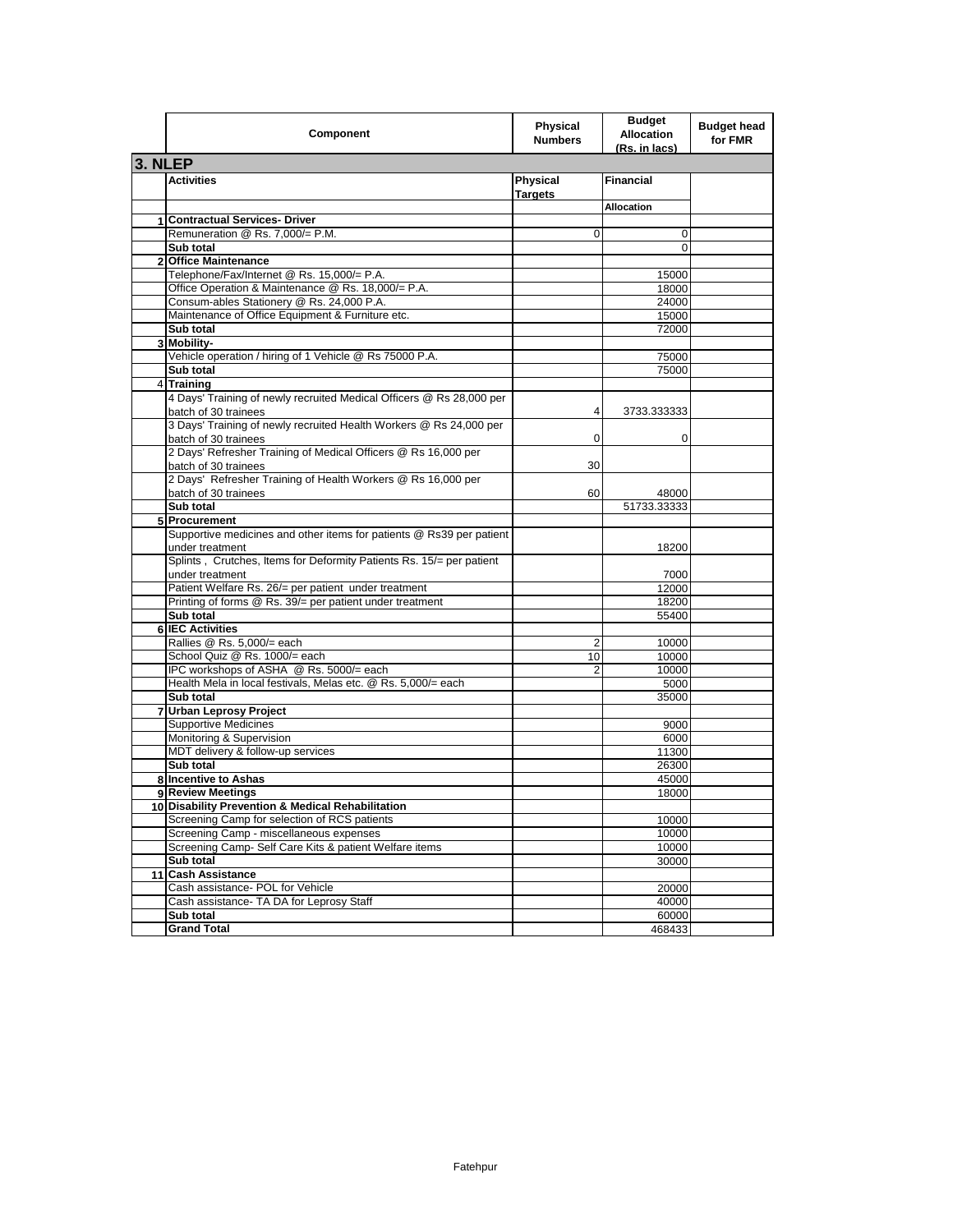|                   | Component                                                                              | Physical<br><b>Numbers</b> | <b>Budget</b><br><b>Allocation</b><br>(Rs. in lacs) | <b>Budget head</b><br>for FMR |  |  |
|-------------------|----------------------------------------------------------------------------------------|----------------------------|-----------------------------------------------------|-------------------------------|--|--|
|                   | <b>4. NVBDCP</b>                                                                       |                            |                                                     |                               |  |  |
| <b>S1.</b><br>No. | <b>Activity Proposed</b>                                                               | Physical<br><b>Numbers</b> | <b>Budget</b><br><b>Allocation</b> (Rs.<br>In lacs) | <b>Budget head</b><br>for FMR |  |  |
|                   | 1 DBS (Domestic Budgetary Support)                                                     |                            |                                                     |                               |  |  |
|                   | 1.1 Malaria                                                                            |                            |                                                     |                               |  |  |
|                   | Incentive to ASHA                                                                      |                            |                                                     |                               |  |  |
|                   | Training                                                                               |                            |                                                     |                               |  |  |
|                   | Monitoring & Supervision                                                               |                            | 45000                                               |                               |  |  |
|                   | BCC/IEC Anti Malaria Month                                                             |                            | 30000                                               |                               |  |  |
|                   | Malaria: Total                                                                         |                            | 75000                                               |                               |  |  |
|                   | 1.2 Elimination of Lymphatic Filarisis                                                 |                            |                                                     |                               |  |  |
|                   | Training of MO's                                                                       |                            | 36925.5                                             |                               |  |  |
|                   | Training of Paramedical / Supervisor                                                   |                            | 110776.5                                            |                               |  |  |
|                   | Night Survey                                                                           |                            | 47000                                               |                               |  |  |
|                   | POL/Mobility                                                                           |                            | 55000                                               |                               |  |  |
|                   | Training of drug Disrtibuters                                                          |                            | 210648                                              |                               |  |  |
|                   | Honorarium of drug distributers                                                        |                            | 588059                                              |                               |  |  |
|                   | Honorrium of Supervisors                                                               |                            | 68761                                               |                               |  |  |
|                   | Morbity Management                                                                     |                            | 50000                                               |                               |  |  |
|                   | Inter Sectoral Conver. & social mobilization in Ly. Filariasis from<br>malaria BCC/IEC |                            | 150000                                              |                               |  |  |
|                   | Filaria: Total                                                                         |                            | 1317170                                             |                               |  |  |
|                   | 1.3 Dengue/ Chikungunya                                                                |                            |                                                     |                               |  |  |
|                   | Apex Referral Lab                                                                      |                            |                                                     |                               |  |  |
|                   | sentinel surveillance Hospital                                                         |                            |                                                     |                               |  |  |
|                   | Epidemic Preparedness & rapid response                                                 |                            |                                                     |                               |  |  |
|                   | Training Workshop                                                                      |                            |                                                     |                               |  |  |
|                   | Dengue/ Chikungunya from malaria BCC/IEC                                               |                            |                                                     |                               |  |  |
|                   | Dengue/ Chikungunya: Total                                                             |                            | 0                                                   |                               |  |  |
|                   | $1.4$ AES/JE                                                                           |                            |                                                     |                               |  |  |
|                   | Strengthing of Surveillance Treatment facilities                                       |                            |                                                     |                               |  |  |
|                   | Strengthing of Surveillance diagnosis JE lab facilities                                |                            |                                                     |                               |  |  |
|                   | Capacity building / Traiging                                                           |                            |                                                     |                               |  |  |
|                   | monitoring and Supervision                                                             |                            |                                                     |                               |  |  |
|                   | Communi. Awareness in JE/AES from Malaria BCC/IEC                                      |                            |                                                     |                               |  |  |
|                   | AES/JE: Total                                                                          |                            | 0                                                   |                               |  |  |
|                   | 2 Kala-azar                                                                            |                            |                                                     |                               |  |  |
|                   | Kalazar Survey                                                                         |                            |                                                     |                               |  |  |
|                   | Kalazar Fortnight Campain                                                              |                            |                                                     |                               |  |  |
|                   | IEC/BCC                                                                                |                            |                                                     |                               |  |  |
|                   | Labour Charges                                                                         |                            |                                                     |                               |  |  |
|                   | Total Kala-azar                                                                        |                            | 0                                                   |                               |  |  |